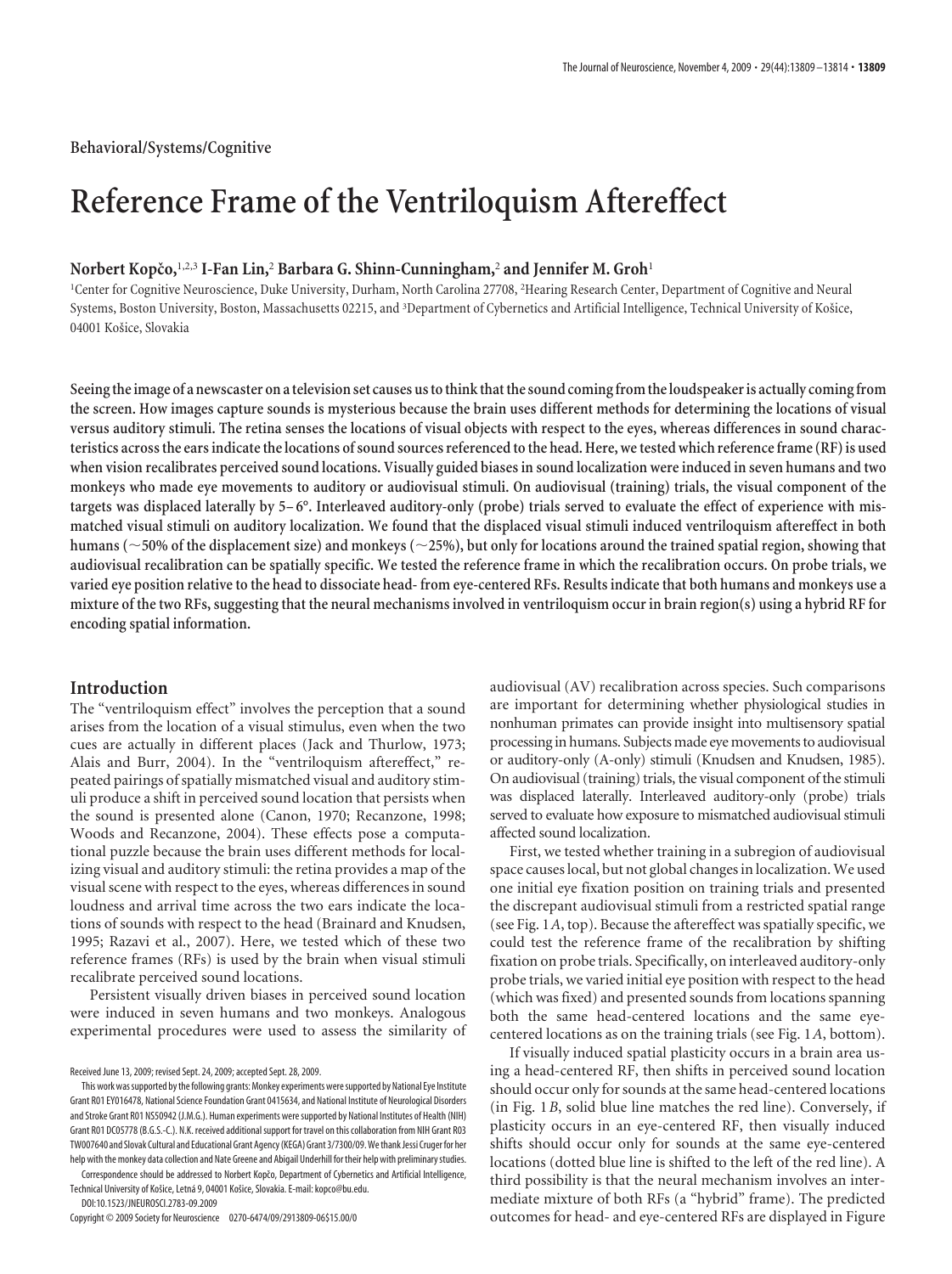1*B*, bottom, which summarizes the potential effect as the difference between the induced bias on trials involving the training fixation and the induced bias on trials involving the nontraining fixation point (FP).

#### **Materials and Methods**

*General methods.* Subjects made eye movements from a visual fixation point to a broadband noise delivered from loudspeakers in darkness. On training trials (Fig. 1*A*, top), visual stimuli were presented simultaneously with the sounds, using light-emitting diodes (LEDs) displaced from the locations of the speakers. On randomly interleaved probe trials (Fig. 1*A*, bottom), only the auditory stimuli were presented (50% of all trials).

*Subjects.* Seven human subjects (four females; three males) and two adult male rhesus monkeys participated. The human and animal experimental protocols were approved by the institutional review committees at Boston University and Duke University, respectively.

Setup. Subjects were seated in a quiet darkened room in front of an array of speakers and LEDs (Fig. 1). To keep the head-centered RF fixed, the subjects' heads were restrained (humans, chin rest; monkeys, implanted head post). Subjects' behavior was monitored and responses were collected by an infrared eye tracker (humans) or implanted scleral eye coil (monkeys). The eye-tracking system was calibrated using visually guided saccades to selected target locations at the beginning of each session.

*Stimuli.* Sounds were broadband noises with 10ms on/off ramps [humans, 100ms, 0.2–6 kHz, 70 dB sound pressure level (SPL) (A); monkeys,  $\sim$  500 –1000 ms, 0.5–18 kHz, 50 dB SPL(A)] presented from speakers mounted on the horizontal plane  $\sim$ 1.2 m (humans) or 1.45 m (monkeys) from the center of the listener's head. Spacing between speakers was 7.5° (humans) or 6° (mon-

keys). The LEDs for the AV stimuli were mounted so that they were either horizontally aligned with the speakers or displaced (either to the left or to the right) by 5° (humans) or 6° (monkeys). They were turned on and off in synchrony with the corresponding speakers. Two additional LEDs 10° (humans) or 8° (monkeys) below the speaker array served as fixation locations (azimuths of  $\pm 11.8$ ° in humans,  $\pm 8$ ° in monkeys).

*Procedures.* Trials began with the onset of one of the two fixation LEDs. After subjects fixated the LED for 150 ms (humans) or 500 ms (monkeys), the fixation LED was turned off and the AV or A-only stimulus was presented. The subjects performed a saccade to the perceived location of the stimulus (humans were instructed to look to the location of the auditory component of the stimulus; monkeys were rewarded for a saccade that ended within a 16°-wide rectangular window centered on the auditory component and covering the visual component on the AV trials). Training (AV) and probe (A-only) trials were randomly interleaved at a ratio of 1:1 (in the monkeys, 12.5% of the total trials were AV-aligned and presented from the  $\pm 30^{\circ}$  locations, just outside the range of the A-only test trials, to keep the monkeys aware of the possible stimulus range and to reinforce spatial specificity of the induced aftereffect). Trials were run in blocks with a consistent AV pairing (leftward, rightward, or no shift). For the monkeys, multiple blocks were conducted per session, with shifts in a particular direction for that session interleaved with noshift blocks. For the humans, each session contained only one block and the order of blocks was random across the subjects. Each monkey performed a total of 128-160 blocks of  $\sim$  600 trials each. Each human performed 12 sessions of  $\sim$  720 trials each.



Figure 1. Experimental setup and predictions of behavior based on the two candidate RFs. A, Audiovisual display used to present the AV training stimuli in one experimental block. At the beginning of each AV training trial (top), the subject had to fixate on the same initial FP; then, the training stimulus was presented from one of the three center locations, keeping the direction of the induced shift the same (by consistently presenting the visual adaptor displaced to the left, to the right, or aligned with the target speaker). On the auditory-only probe trials (bottom), the same nine speaker locations and two FPs were used in all blocks in both experiments. The probe trials were randomly interleaved among the training trials and the FP and target locations varied randomly from trial to trial. *B*, Predicted results. Red line, Expected pattern of biases induced in the A-only probe responses when the eyes fixate the training FP (i.e., the same FP location as on the AV training trials). Blue lines, The expected pattern of biases in the responses from the nontraining FP if the RF of adaptation is headcentered (solid blue line) or eye-centered (dotted blue line). The orange lines show the differences between the expected bias magnitudes from the training versus the nontraining FPs in the two RFs.

*Data analysis.* Data from the first quarter of each block were excluded from the analysis to remove any rapid auditory localization adjustments observed at the start of each block. Basic analysis of the temporal profile of the aftereffect is provided in supplemental Figure S1 (available at www.jneurosci.org as supplemental material).

One noticeable difference between the humans and the monkeys was that the monkey responses to the peripheral targets were centrally biased (by 2– 6°) (Fig. 2*B*,*C*), whereas no such bias was observed in the humans (Fig. 2*A*). Both the relatively large response bias and the larger response variability (supplemental Fig. S2, available at www.jneurosci.org as supplemental material) of the monkey results compared with the human results may help explain the weaker aftereffect in the monkey data. Previous reports involving auditory saccades in monkeys have suggested that monkeys sometimes make two saccades to reach an auditory target (Jay and Sparks, 1990), and this would appear in our results as a central bias for targets peripheral to the fixation positions. In our study, monkeys sometimes but not always made more than one saccade toward the target. Therefore, for the monkeys, the first saccade (or the second saccade if the delay between the first and second saccade was <300 ms) was considered a response. Since this 300 ms criterion was a conservative criterion, many second saccades were rejected, resulting in an overall central bias in the monkey responses.

## **Results**

## **Saccades to auditory targets**

Each experimental session started with a control block on which auditory-only (humans) or auditory-only and visual-only (mon-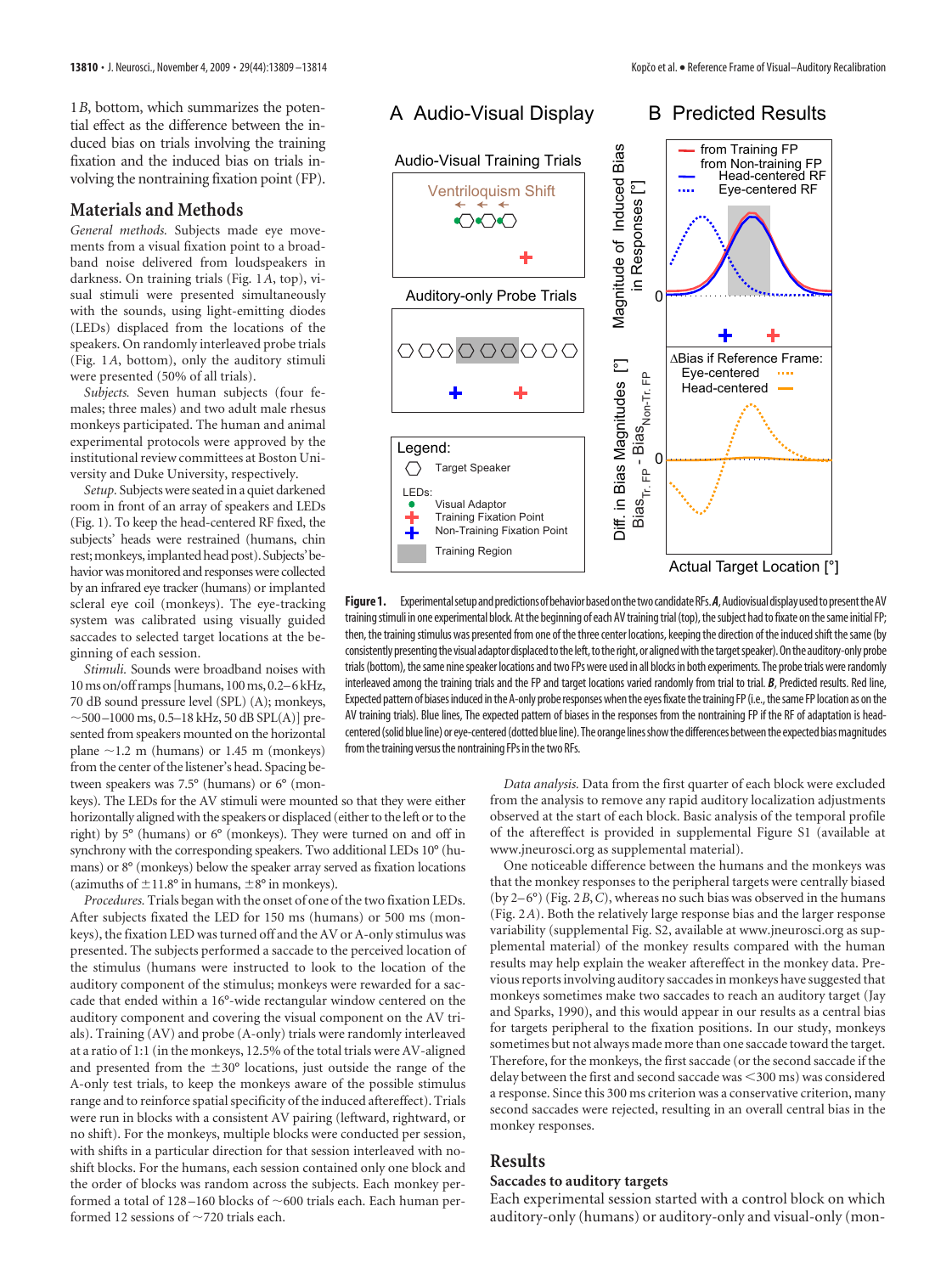

Figure 2. Raw saccade endpoints of the responses to the AV training stimuli and auditory-only probe stimuli as a function of the actual target speaker location, collapsed across time. The symbols represent responses in different audiovisual conditions (see legend), separately for the training trials (green), probe trials starting at the training fixation (red), and probe trials starting at the nontraining fixation (blue). **A**, Across-human-subject mean (±1 SEM) of responses. *B*, Monkey F's across-block means (±1 SEM) of responses.*C*, Same for monkey W. The dashed lines connect symbol triplets for the same auditory target when presented with one of the three different visual adaptors (symbol triplets for A-only responses corresponding to the same target location are not explicitly connected as they are not confusable). Graphs for each measurement type are plotted in one row, vertically offset from data for other types, for visual clarity. For display purposes, a*post hoc*calibration of the eye position data based onsaccades to the full range of visual targets from supplemental Figure S2 (available at www.jneurosci.org as supplemental material) was applied to the monkey results in this figure.

keys) stimuli were presented in random order from different target locations. Performance on these control trials provided baseline data on the performance of both the monkeys and the humans on the auditory localization task (supplemental Fig. S2, available at www.jneurosci.org as supplemental material). The average SD of the A-only responses was 3.0° for the humans and 4.3 and 5.0°, respectively, for monkeys F and W.

#### **Ventriloquism effect**

An almost-complete ventriloquism effect was observed in the AV training trials in both the humans and the monkeys. A connected triplet of green symbols at the top of each panel of Figure 2 represents the responses to the AV training stimuli with a single target speaker and the three different visual adaptor locations (the actual target speaker location is not explicitly shown in the figure but can be easily determined by finding, for each circle, the nearest tick mark along the *x*-axis). For clarity, the symbols are offset vertically, so that the visually induced shift appears as a tilt in the triplet of symbols for each target location. In both species and all conditions, the triangles are displaced toward the visual adaptor, with the magnitude of the displacement at least 80% of the imposed offset of the visual adaptor relative to the auditory stimulus.

#### **Ventriloquism aftereffect**

Experience with spatially mismatched AV stimuli caused both humans and monkeys to mislocalize sounds in the direction of the previously presented visual stimuli. The red and blue symbols in Figure 2 show responses to A-only targets starting at the training and nontraining FPs, respectively. As for the AV responses, the responses to the same A-only targets form triplets in which the triangles are vertically displaced from the corresponding circles for clarity. In the training region and with eyes at the training fixation, the effect of interleaved, mismatched AV stimuli was to shift the saccade endpoints to auditoryonly stimuli by up to 2.7° (or 54% of the AV displacement) in humans and 1.4° (or 23%) in monkeys. Graphically, this can be seen by comparing the horizontal positions of the red triangles with the corresponding red circles in the gray training regions in Figure 2 (also see Fig. 3, discussed below).

The first question we asked was whether the ventriloquism aftereffect generalized to locations that were not presented in training trials. We found that, in both species, the interleaved ventriloquism trials affected localization judgments adjacent to the trained region, but only modestly so. For example, in the humans, one or more of the target locations directly adjacent to the set of targets in the training region also showed a shift in saccade endpoints, but the effect diminished with increasing distance from the trained region. Graphically, the red triplets are more vertically aligned the farther they are from the

gray area in Figure 2. In other words, training with mismatched auditory–visual spatial cues affected localization judgments locally, rather than globally. This spatial specificity was similar in both humans and monkeys, despite the fact that, unlike the monkeys, the humans received no "reinforcing" trials with coincident AV stimuli from locations at the edges of the test range. This consistent spatial specificity enabled us to explore the spatial frame in which auditory–visual stimuli are aligned.

These results were confirmed by performing two separate three-way repeated-measures ANOVAs (one on the human and one on the monkey A-only data), with the factors of target speaker location (nine levels), fixation point of the trials (training vs nontraining FP), and the direction of induced shift (left vs right). The results of this analysis, summarized in Table 1, show that the main effect of location was always significant, confirming that the ventriloquism aftereffect is spatially specific and does not automatically generalize to the whole audiovisual field. The location by FP interaction was also significant in both species, confirming that the reference frame of visual–auditory recalibration is not purely head-centered. However, visual inspection of the data shown in Figure 2 shows that the reference frame is not purely eye-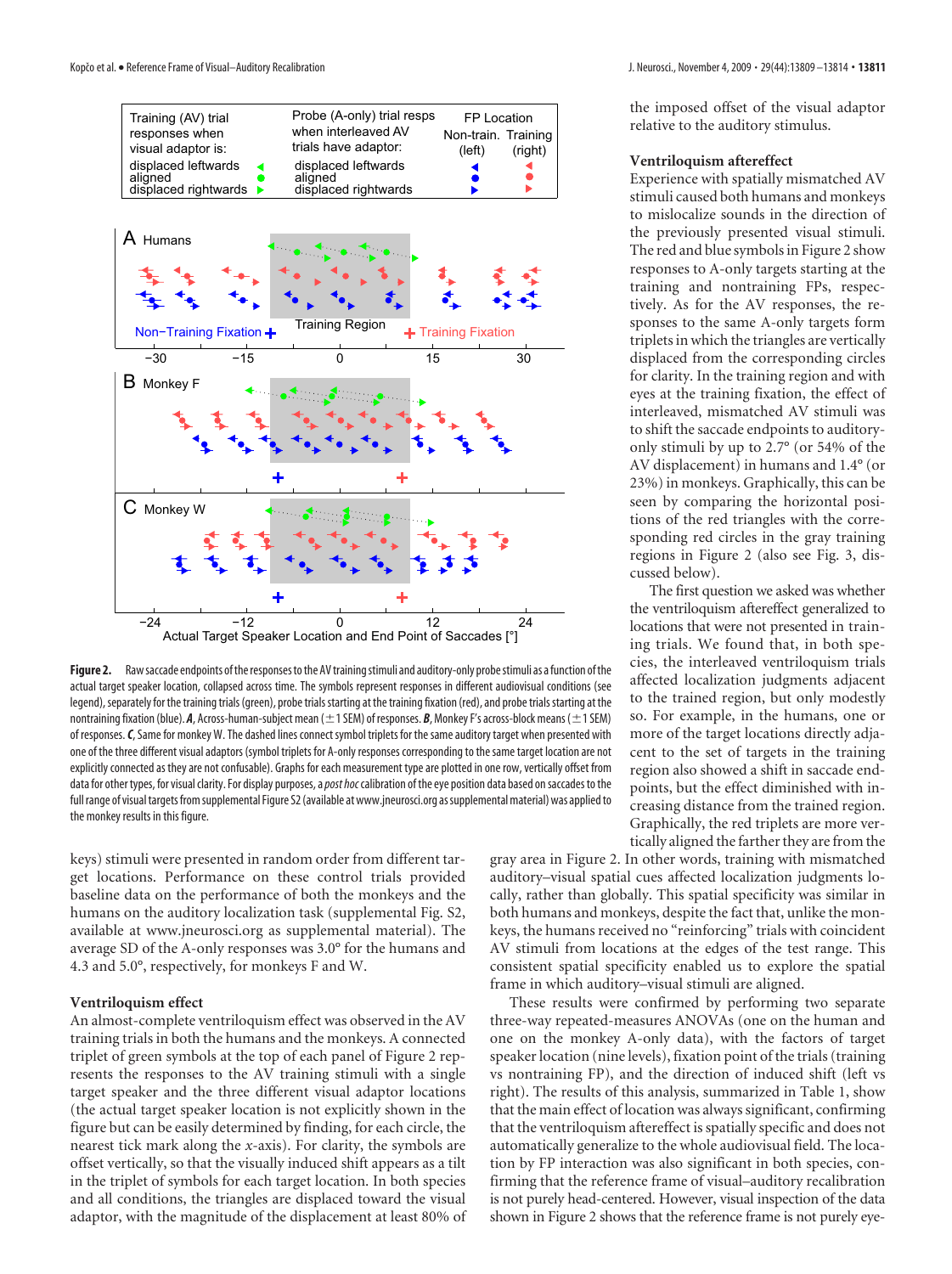| Factor                                                    | Humans $(n = 7)$ |      |              | Monkeys ( $n = 2$ ) |      |              |
|-----------------------------------------------------------|------------------|------|--------------|---------------------|------|--------------|
|                                                           | αT               |      | Significance | df                  |      | Significance |
| Location (speakers 1–9)                                   | 8,48             | 13.4 | $***$        | 8,8                 | 12.1 | $***$        |
| Fixation point on A-only trials (training vs nontraining) | 1.6              | 28.8 | $***$        |                     | 14.0 |              |
| Direction of induced shift (left vs right)                | , 6              | 1.2  |              |                     | 0.01 |              |
| Location by FP                                            | 8,48             | 5.47 | $***$        | 8,8                 | 6.86 | $**$         |
| Location by direction                                     | 8,48             | 1.9  |              | 8,8                 | 0.31 |              |
| FP by direction                                           | 1.6              | 0.35 |              |                     | 0.63 |              |
| Location by FP by direction                               | 8,48             | 1.36 |              | 8,8                 | 2.42 |              |

Significance levels are as follows:  $*p < 0.05$ ,  $**p < 0.01$ , and  $***p < 0.005$ .

centered either. Specifically, if ventriloquism arose in this reference frame, it would produce a much stronger aftereffect at the three left-most locations in the nontraining fixation data (blue symbols), as predicted by the blue dotted line in Figure 1*B*; however, this was not observed.

## **Reference frame of visual–auditory recalibration**

To analyze the effect that moving the eyes from the training to the nontraining initial fixation position has on reference frame of recalibration, Figure 3, top panels, shows the magnitude of the aftereffect after collapsing the data across the two directions of the induced shift (note that no main effect or interaction involving the direction factor were significant in the ANOVA analysis) (Table 1). In both species, the peaks of the induced shift became smaller and moved leftward when the initial fixation moved from the right, training FP, to the left, nontraining FP (Fig. 3, top panels, compare red and blue traces). Thus, the observed results are inconsistent with visual–auditory recalibration occurring in solely auditory, and headcentered, brain regions. However, the leftward shift of the blue versus the red traces was never as large as the angular distance between the two fixation points, as would be expected if the representation was purely eye-centered.

To compare the current results more directly to the predictions of the two models, a difference between the shift magnitudes from the two FPs was computed (Fig. 3, black traces) and compared with predictions based on the two models (Fig. 3, orange traces). Again, the results fall be-



Figure 3. Magnitude of visually induced shifts in auditory saccades (top panels) and comparison of the spatial characteristics of the shifts to predictions based on eye- and head-centered RFs (bottom panels). The graphs in the top panels show the difference between the saccade endpoint locations on auditory-only probe trials interleaved with spatially displaced AV stimuli (Fig. 2, triangles) and the endpoints on probe trials interleaved with aligned AV stimuli (Fig. 2, circles). Data are collapsed across the direction of the AV displacement and across time, excluding the first quarter of each block (for more detailed temporal analysis, see supplemental Fig. S1, available at www.jneurosci.org as supplemental material). Bottom panels, The effect of the initial fixation position on the magnitude of the induced shift plotted as the difference between the shifts from the training and nontraining FPs (i.e., each black line in a bottom panel plots the difference between the red and blue lines from the corresponding top panel). The reference frame predictions (orange lines) are based on the training FP responses (red lines). **A**, Across-human-subject means (  $\pm$  1 SEM). *B*, Across-monkey-subject mean and individual monkey data.

tween the predictions of the two models, suggesting that both the head- and eye-centered signals contribute to visual calibration of auditory space, resulting in a mixed-reference frame representation.

Since the monkey ANOVA in Table 1 had only two subjects, two additional one-way ANOVA analyses were performed separately, one for each monkey, on the difference data shown by triangles in Figure 3*B*. In this analysis, the only factor was the target location, and the data from each block were treated as a repeat. Again, these ANOVAs found a significant effect in both monkeys.

## **Discussion**

Here, we show that when humans or monkeys repeatedly perform saccades to an auditory target presented simultaneously with a spatially displaced visual adaptor, a short-term adaptation takes place. This adaptation causes auditory location judgments to be biased toward the visual adaptor location, even on interleaved trials on which no visual adaptor is present. Specifically, saccades to auditory-only targets presented in an  $\sim$  20°-wide horizontal subregion of space centered on the locations trained with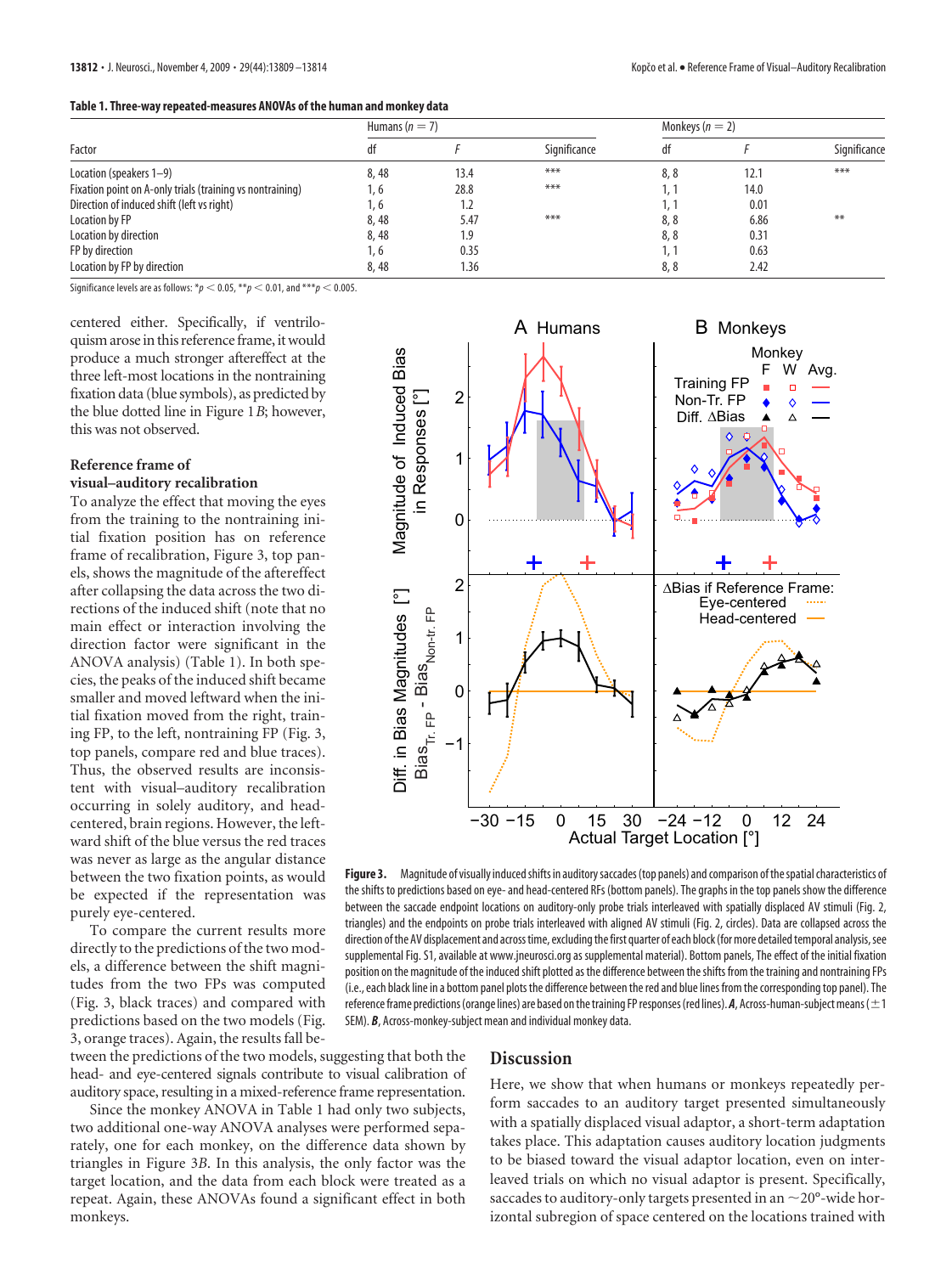interleaved audiovisual targets were shifted by up to 1.5° (monkeys) or 2.5° (humans). The similarity in these across-species results, despite minor methodological differences (such as differences in the duration of the auditory stimuli, which were up to 1000 ms for the monkeys and only 100 ms for the humans; the presence of "reinforcing" trials at the test range edges for monkeys, but not humans; etc.), suggests that the mechanisms underlying audiovisual spatial calibration are similar in monkeys and humans. This in turn suggests that physiological studies of audiovisual spatial integration in monkeys can provide insight into human perception and behavior.

Overall, the size of the aftereffect, corresponding to 25–50% of the audiovisual adaptor displacement, is consistent with previous human studies involving either head pointing responses (Recanzone, 1998) or identifying target locations via a categorical button press response (Bertelson et al., 2006). These past studies report adaptation from 30% (Bertelson et al., 2006) to 85% of the induced visual–auditory discrepancy (Recanzone, 1998). The similarity in these results is striking, given methodological differences. For instance, the current study and these past studies each differed in the training region width and in the spatial sampling of the training region [current study, three locations in a 20° region; Bertelson et al. (2006), five locations in a 100° region; Recanzone (1998), 15 locations in a 60° region]. Comparison of these results suggests that, although it is possible to induce a local ventriloquism aftereffect (as in the current study), the magnitude of the effect is weaker than when a large region of audiovisual space is trained using a dense spatial sampling of training locations [as in Recanzone (1998)].

Saccade shifts were observed for sounds originating near to, not just within, the training region. The shift magnitudes gradually decreased with increasing separation from the training region, showing that the ventriloquism aftereffect can cause a spatially specific recalibration. For our monkeys, the presence of the "reinforcing" AV trials from the edges of the test region (on 12.5% of the trials) may have contributed to the spatial specificity we found. However, we observed similar specificity in the humans, who were not presented with reinforcing trials. This, to our knowledge, is the first report showing that the ventriloquism aftereffect is spatially specific and that it can be induced in a subregion of the audiovisual space. In contrast, a previous study in which bias was induced by compressing vision (Zwiers et al., 2003) found that shifts generalized to locations outside the adapted region without any decrease in the shift magnitude outside the trained region. It may be that spatial specificity is more likely to occur when audiovisual targets are only presented in a narrow range of space, such as we used, compared with the larger range used by Zwiers et al. (2003). Another possible explanation of this difference is that the plasticity induced in the current study was short term (on the order of minutes to hours), not days (Zwiers et al., 2003); it may even be that different neural structures are affected by short- rather than long-term training (Shinn-Cunningham, 2001).

### **Reference frame of recalibration and brain loci underlying ventriloquism aftereffect**

In both species, the direction of eye gaze (i.e., the FP location) influenced the pattern of induced biases on the probe trials. It was not possible to align the eye-dependent bias patterns in either head- or eye-centered RF. Thus, results support the interpretation that visually guided spatial adaptation occurred in a mixed RF. This kind of mixed representation can arise in various ways (e.g., multiple structures might undergo adaptation, each using a

different frame; the adapted neural structure might receive both head-centered and eye-centered signals; etc.). Moreover, if multiple structures undergo adaptation, the character of the representation may change over time. Consistent with this idea, supplemental Figure S1 (available at www.jneurosci.org as supplemental material) shows that the aftereffect arises in a predominantly head-centered representation early during training and a more mixed representation as training progresses.

Plasticity underlying this adaptation could in principle occur in the auditory pathway, association areas, the oculomotor pathway, or some combination of the above. The number of potential sites encompassed in this list is large, but information on the multimodal properties and reference frame is only available for a limited subset of the list. Some form of hybrid representation or mixed auditory and visual signals has been reported in several areas of auditory pathway, the posterior parietal cortex, and two areas responsible for planning saccades. Specifically, signals relevant to the integration of visual and auditory space such as overt visual responses (Porter et al., 2007) as well as eye positiondependent modulations of auditory responses (Groh et al., 2001; Zwiers et al., 2004; Porter and Groh, 2006) have been found in the inferior colliculus (IC) in the primate. Visual and eye position signals have also been reported in auditory cortex (Werner-Reiss et al., 2003; Fu et al., 2004; Brosch et al., 2005; Ghazanfar et al., 2005). In both the IC and A1, eye position modulation of neural response was sufficient to cause the representation to be classified as a hybrid of head- and eye-centered information, in conflict with classical views that auditory information is generally encoded in a head-centered reference frame. However, there are no studies of the reference frame of earlier areas on the auditory pathway, so it is not known how early auditory signals might be transformed from the native head-centered frame of auditory spatial cues (interaural time and level differences) into a reference frame more appropriate for integration with visual information.

In the parietal cortex, both visual (Andersen and Mountcastle, 1983) and auditory (Stricanne et al., 1996; Schlack et al., 2004; Cohen et al., 2005) space are represented. However, that representation is also a hybrid representation that reflects a mixture of head- and eye-centered information (Stricanne et al., 1996; Duhamel et al., 1997; Mullette-Gillman et al., 2005, 2009). The superior colliculus (SC) and frontal eye fields also contain both visual and auditory signals (Meredith and Stein, 1983; Wallace et al., 1993; Wallace and Stein, 1994) and are thought to be essential for the generation of all saccades (Schiller et al., 1979). Jay and Sparks (1987a,b) examined visual and auditory sensory activity in the SC and reported that visual signals were eye-centered and auditory signals showed partially shifting receptive fields (a type of hybrid reference frame). It is not known whether the auditory saccade-related activity (as opposed to sensory activity) is also hybrid or whether it is eye-centered, as is the case for visual saccades. However, the ventriloquism aftereffect is not likely to consist purely of saccade adaptation [e.g., as has been studied by Desmurget et al. (1998) or Hopp and Fuchs (2004)] because (1) previous studies have observed the aftereffect in paradigms that did not involve saccades (Recanzone, 1998; Zwiers et al., 2003; Bertelson et al., 2006) and (2) the main effect of a purely oculomotor adaptation would likely depend on whether the induced shift results in longer or shorter saccades (Hopp and Fuchs, 2004), which we did not observe.

Overall, the current results suggest that, in both human and monkey, auditory–visual spatial recalibration occurs in a hybrid reference frame, after auditory spatial information has been partially transformed from a head-centered representation. Addi